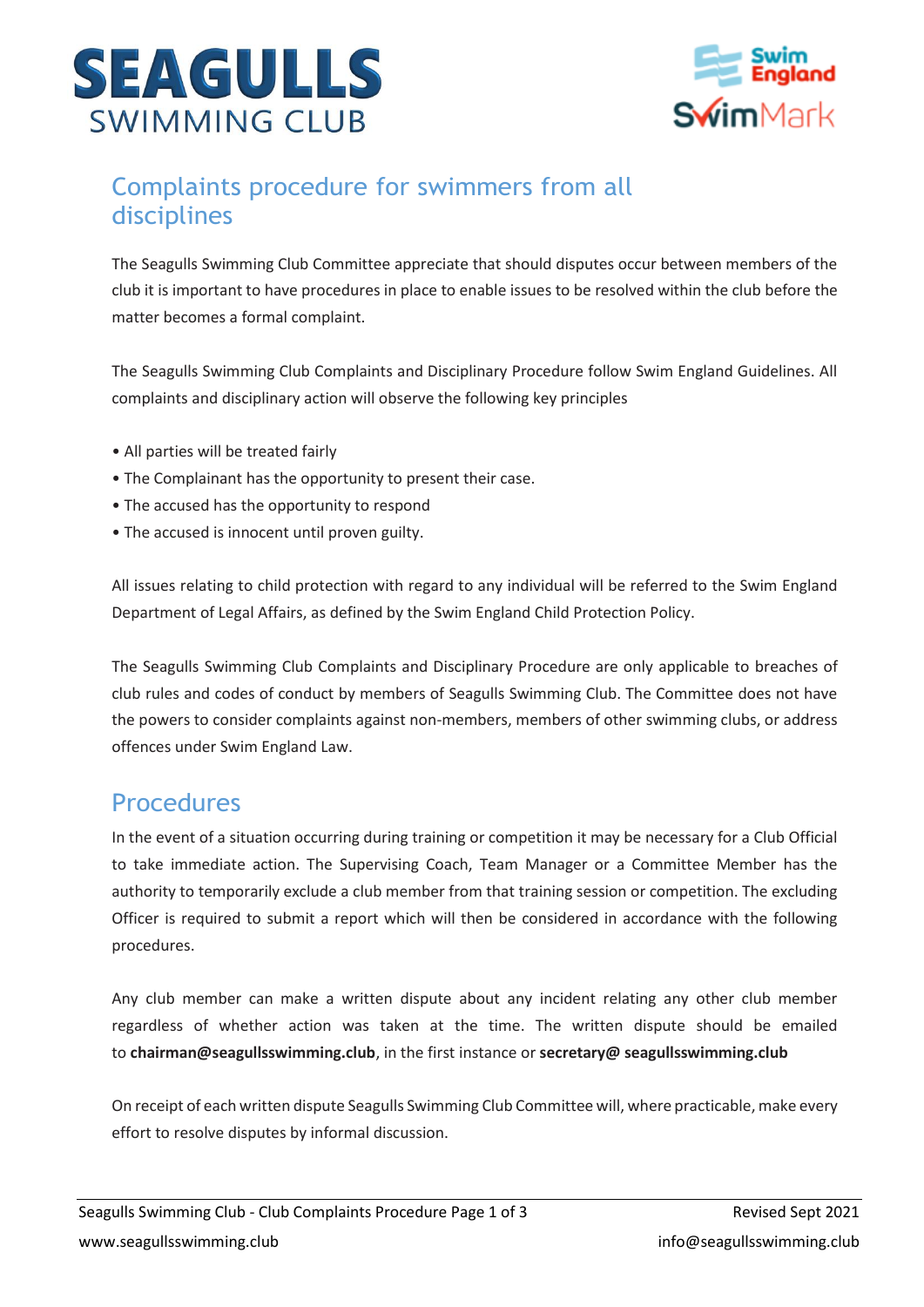



Where a matter cannot be resolved informally, or it is clearly necessary to discipline a member, the Committee will set up a Disciplinary Panel to address the matter.

## Disciplinary Procedure

- 1. The Disciplinary Panel will consist of two or three people, normally Seagulls Swimming Club Committee Members, one of whom will act as Chairman and another will act as secretary. No member of the panel will have been involved in the dispute. The Committee may invite individuals from outside of the club to sit on the panel if it is deemed necessary.
- 2. Where appropriate the Committee will appoint an officer of the club to present its case where the complaint is being made by the club.
- 3. The Chairman of the Panel will notify both parties of the date, time and place of the hearing and the names of the panel members. At the panels discretion individual meetings may be held with the relevant parties.
- 4. Both Parties will be given copies of all papers.
- 5. The appropriate procedure will be held within 14 days of receipt of the complaint, unless there are extenuating circumstances.
- 6. If either party is under 18 years old they can be accompanied by a parent, or guardian, or a coach to help them present their case.
- 7. Both parties are allowed to bring witnesses to support their case, who after questioning will take no further part in the hearing.
- 8. Notes will be taken at the hearing.
- 9. The Panel Chairman will announce any decision verbally as soon as practicable, which will be confirmed in writing within 5 days.
- 10. Seagulls Swimming Club will maintain a record of all complaints and action taken.

## Disciplinary Procedure

The Disciplinary Panel has the powers to administer the following sanctions:

- 1. Issue a verbal reprimand.
- 2. Issue a written reprimand.